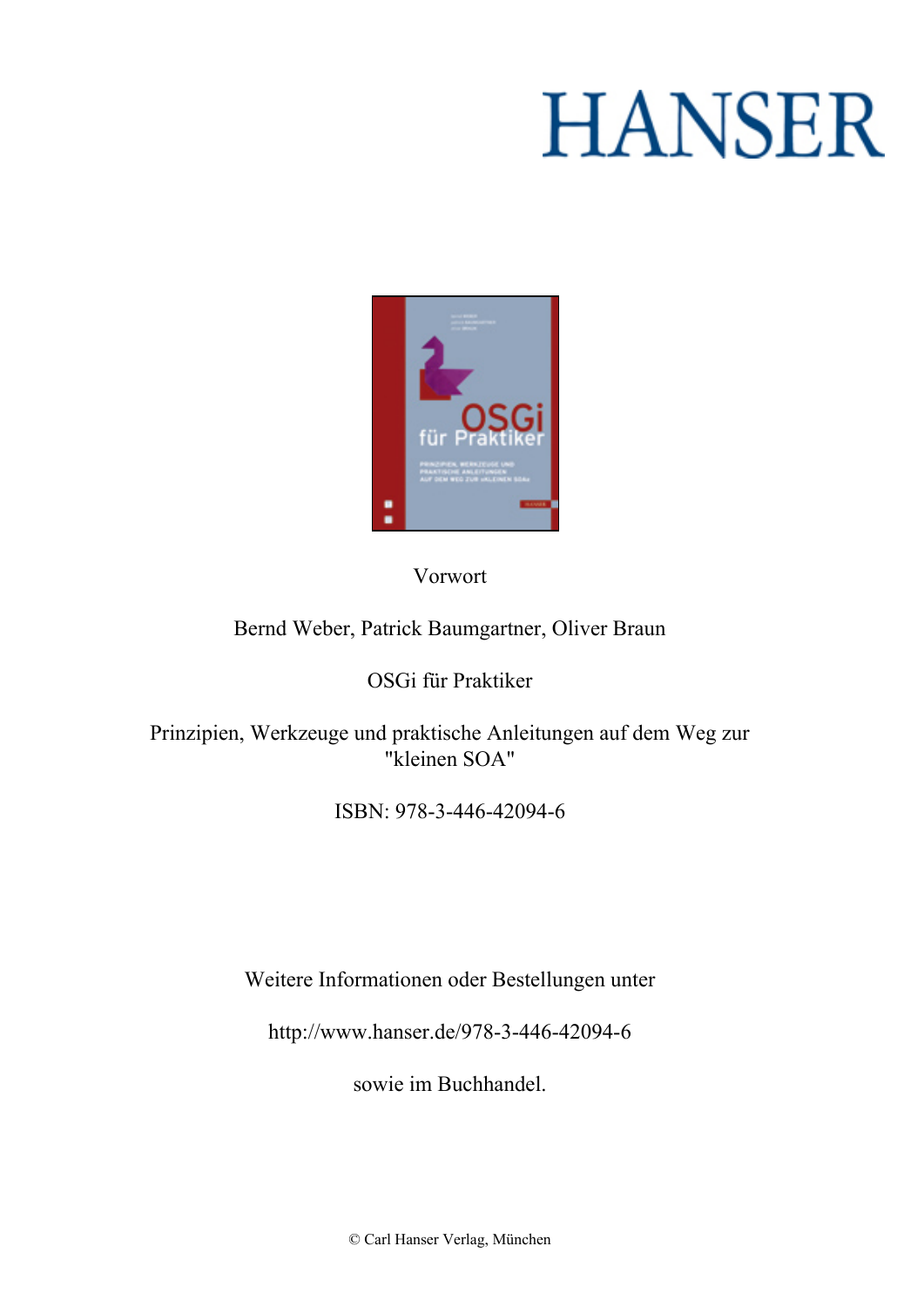### **Foreword**

It is rather surprising that there are now as many English dedicated OSGi books as there are German books. Surprisingly because the market for English books is so much larger. However, I also find in my work that Germany plays a leading role in OSGi. Maybe OSGi resonates with the German industrial culture of technical thoroughness? Whatever the reason, it is good to see another German book about OSGi.

This book is a very good way to understand the OSGi technology as it can be used with many different tools to build applications. Not only does it show how to use OSGi with tools like maven, bnd, Eclipse, and PAX, it also demonstrates the use of different OSGi services like Event Admin, Log Service, and Http Service. It even discusses the latest additions to the OSGi specifications like Web Bundles, JMX, and distributed OSGi. As the title indicates, this is a very practical book that gives lots of hands on guidance of how to start building OSGi systems.

However, the part I like best about this book is the pervasive use of services. If there is one aspect of OSGi that I think is under-appreciated in our industry then it is the service model that OSGi promotes. Many people are drawn into OSGi because of the class loaders on steroids. Though powerful and extremely useful, the pinnacle of modularity is actually the service programming model. Where the class loaders focus on information hiding, the service model focus on maximizing cohesion and minimizing coupling. Cohesion and coupling are about the essence of modularity. Unfortunately, selling services is a lot harder than selling the much better known class loaders. Many times when I try to explain services people draw a blank stare, about the same stare as I got when I tried to explain object oriented, inheritance, and polymorphism in the late eighties. Yes, they get the basics but you see them wondering what the big deal is because they see the trees but not the forest. That is why I like this book becaus it does not spent a lot of time selling services, instead it just demonstrates services by just using them almost everywhere in the architecture of the demo application. And maybe the book would have been simpler by choosing a single extender to off load the chores of handling the service dynamics but it would have missed out on the powerful demonstration that services in OSGi are truly collaborative, regardless of the helpers used. Using both Blueprint and Declarative services shows how plug&play OSGi really is.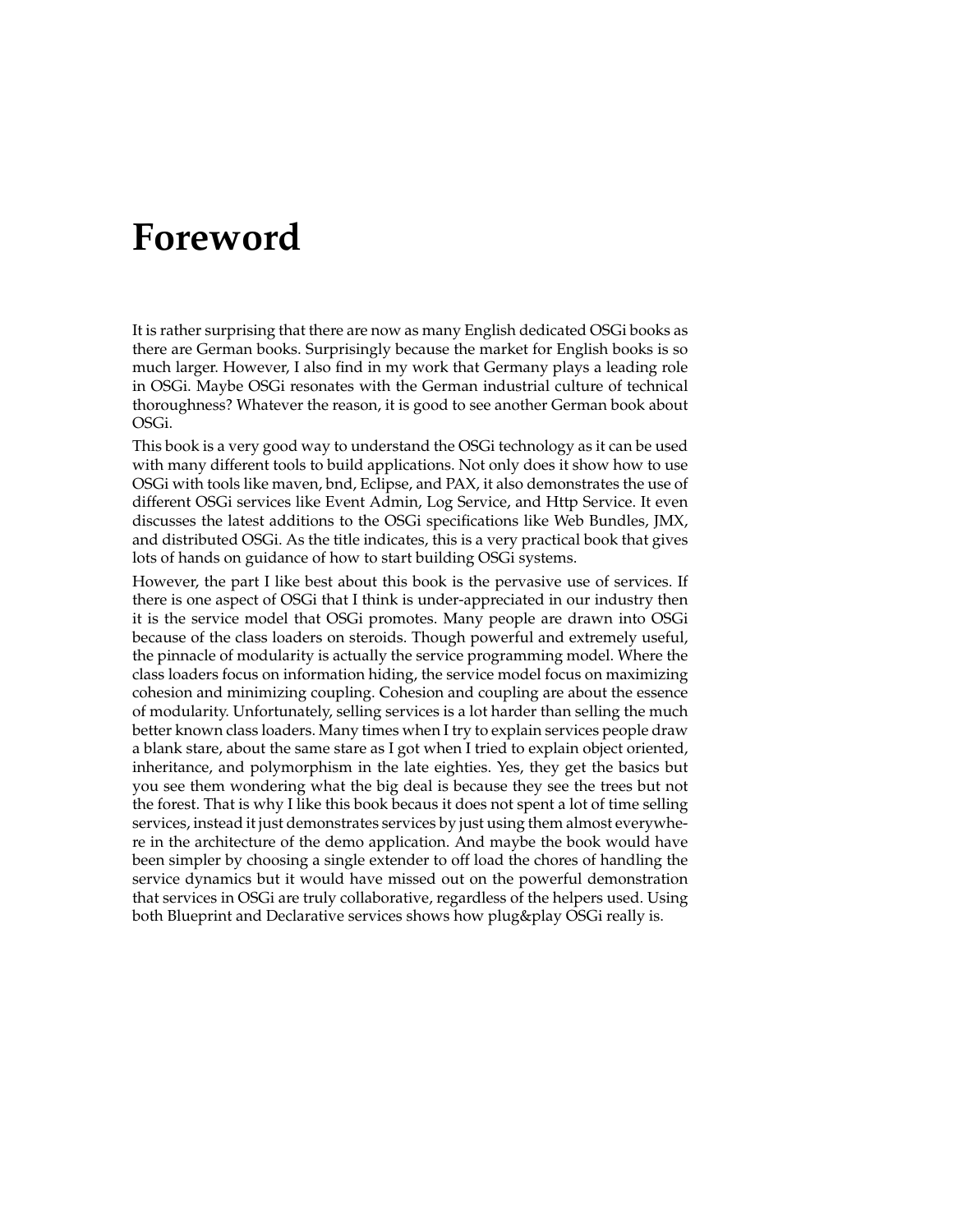So if you're looking into OSGi, trying to get a feeling for the technology as well as the tools in the OSGi eco system, then this is the right book to get started with. Enjoy!

> *Peter Kriens* OSGi Technical Director Beaulieu, Frankreich, April 2010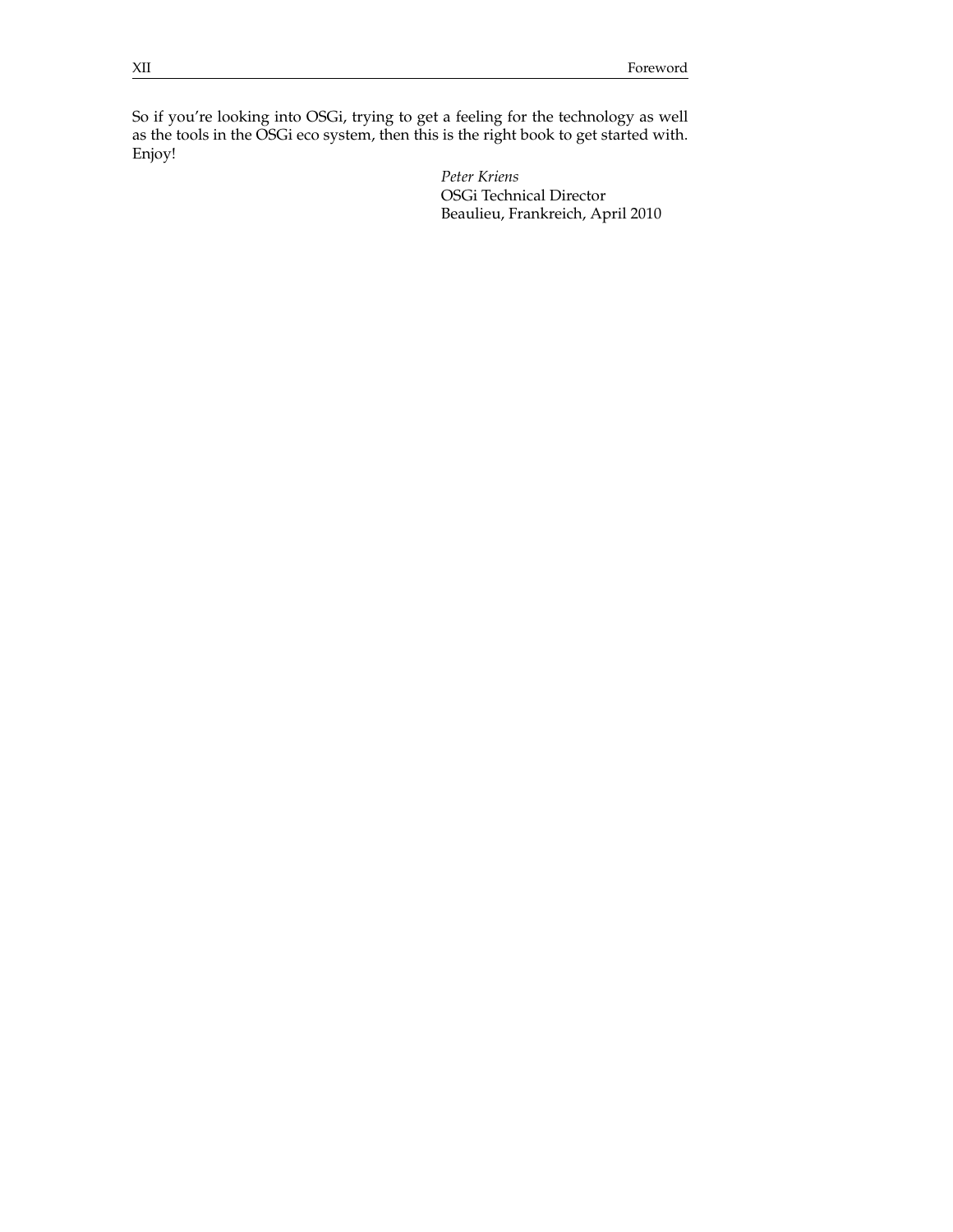## **Vorwort der Autoren**

Die Entwicklung monolithischer Applikationen gehört der Vergangenheit an. Wird für die Java Virtual Machine entwickelt, so ist die Modularisierung mittels OSGi heute die erste Wahl.

Der Start, das Erstellen einer ersten Anwendung mit OSGi, ist jedoch nicht immer einfach. Zu Beginn fehlt meist noch das Wissen, welche Tools wie am besten eingesetzt werden sollten. Auch stolpert man oft über zeitraubende Fragen, wie das Projekt richtig strukturiert, aufgesetzt und zum Fliegen gebracht werden kann.

Ziel dieses Buches ist es, die wichtigsten Fragen zu klären und anhand einer Beispiel-Applikation Schritt für Schritt praktisch zu erläutern. Wir werden auf den gesamten Lebenszyklus "*build*, *run* und *manage*" eingehen. Das Prototyping- und Kommandozeilen-Feeling der PAX-Tools, wie man es von Roo, Rails und Grails kennt, ist genauso Gegenstand des Buches wie die Entwicklung mittels Eclipse. Enterprise-Themen wie SOA, Messaging und Web sowie Betriebsthemen wie Deployment und Monitoring werden anhand eines Launchers, einer Implementierung mit JMX und der Apache Web Console gezeigt.

Das Wissen, das wir in diesem Buch vermitteln, beruht auf unseren persönlichen Erfahrungen aus der Praxis. Wir haben uns mit den Themen in diversen Neubau-, Erweiterungs- und Migrationsprojekten sowie in Workshops für OSGi-Neulinge auseinandergesetzt.

Wir möchten uns bei allen bedanken, die in vielfältiger Weise zum Entstehen dieses Buches beigetragen haben. Besonderer Dank gilt unseren Lebenspartnern, Freundinnen, Freunden und Angehörigen für ihre Geduld und ihr Verständnis, den Lektoren und dem Verlag für die ausdauernde und professionelle Unterstützung, den Leuten rund um das PAX-Projekt für ihre wertvolle Arbeit sowie Peter Kriens für sein nimmermüdes Werben für OSGi.

> *Bernd Weber Patrick Baumgartner Oliver Braun* München und St. Gallen, April 2010